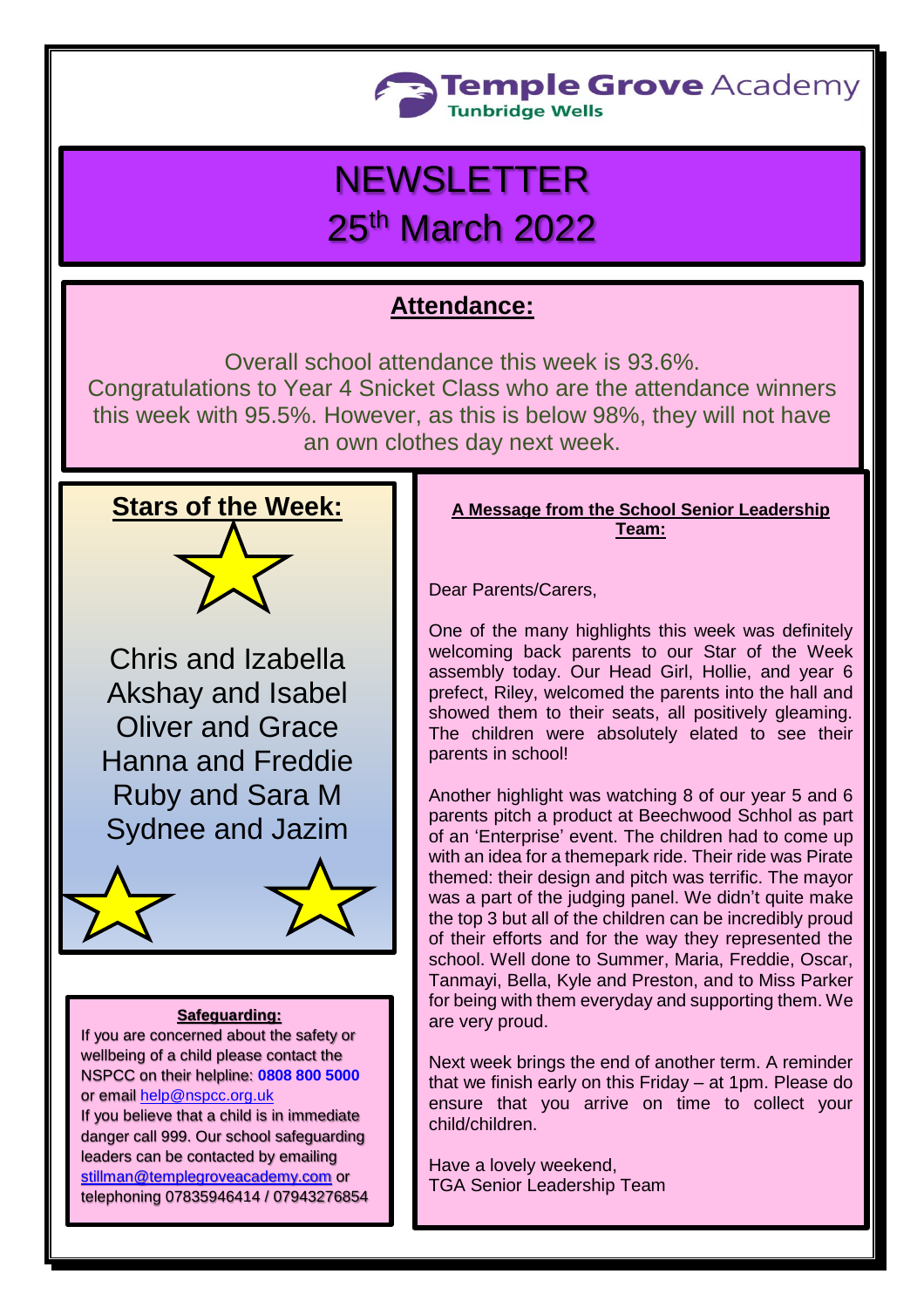

#### **Forest School:**

There will be two Forest School sessions after half term as follows:

**Tuesday:** Year 3 Walliams **Wednesday:** Year 2 Browne



### **Over and Above Club this Week:**

Dahl: Oscar and McKenzie Browne: Sienna and Riaz Walliams: Grace and Eddie Snicket: Emily and Samuel Blake: Millie and Sara S Shakespeare: Tommy and Megan

#### **Ukraine Donations:**

#### Thank you for all of your generous donations!

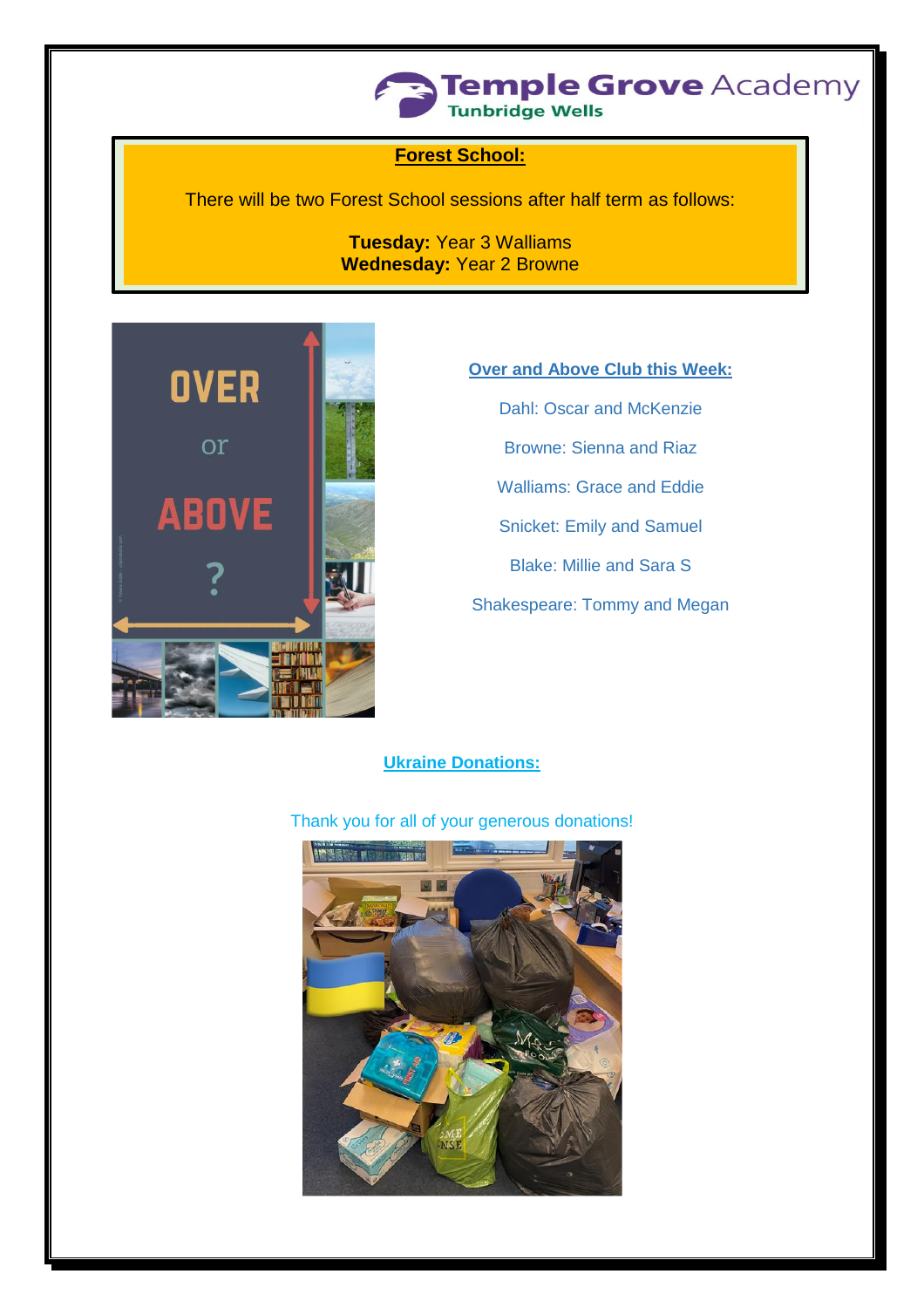

#### **Year 4 and 6 Forest School:**





**Enterprise Event:**

Well done to our children in years 5 and 6 for their amazing effort and imagination at the event this week…